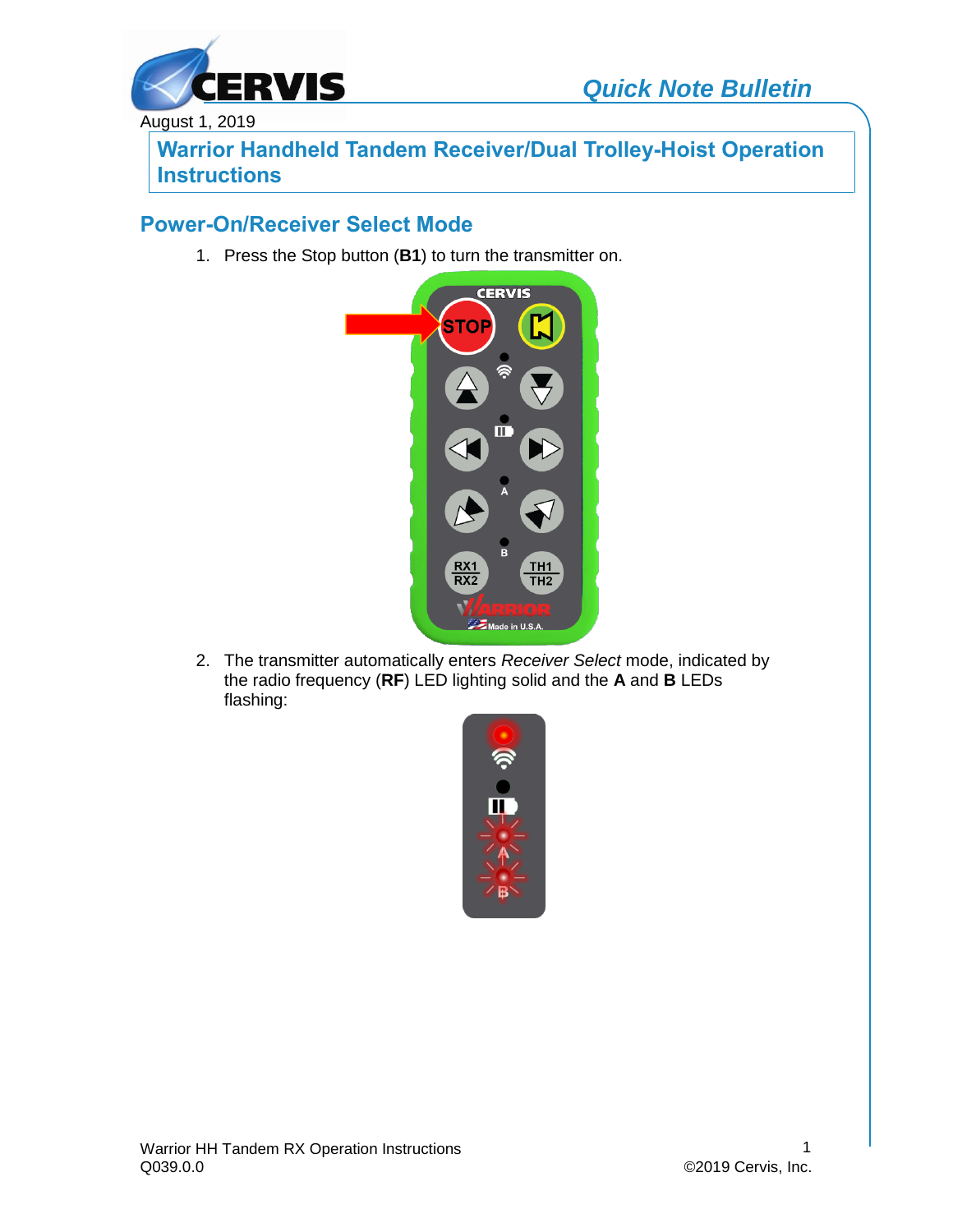## *Quick Note Bulletin*



3. Press the RX1/RX2 button (**B9**) to toggle between the three receiver (RX) select options illustrated below:



*Note: Flashing LEDs always indicate that the transmitter is in Receiver Select mode.*

4. Press the green horn/start button (**B2**) to activate your preferred selection.



The system launches into *Operational Mode*, as the rapidly blinking **RF** LED indicates.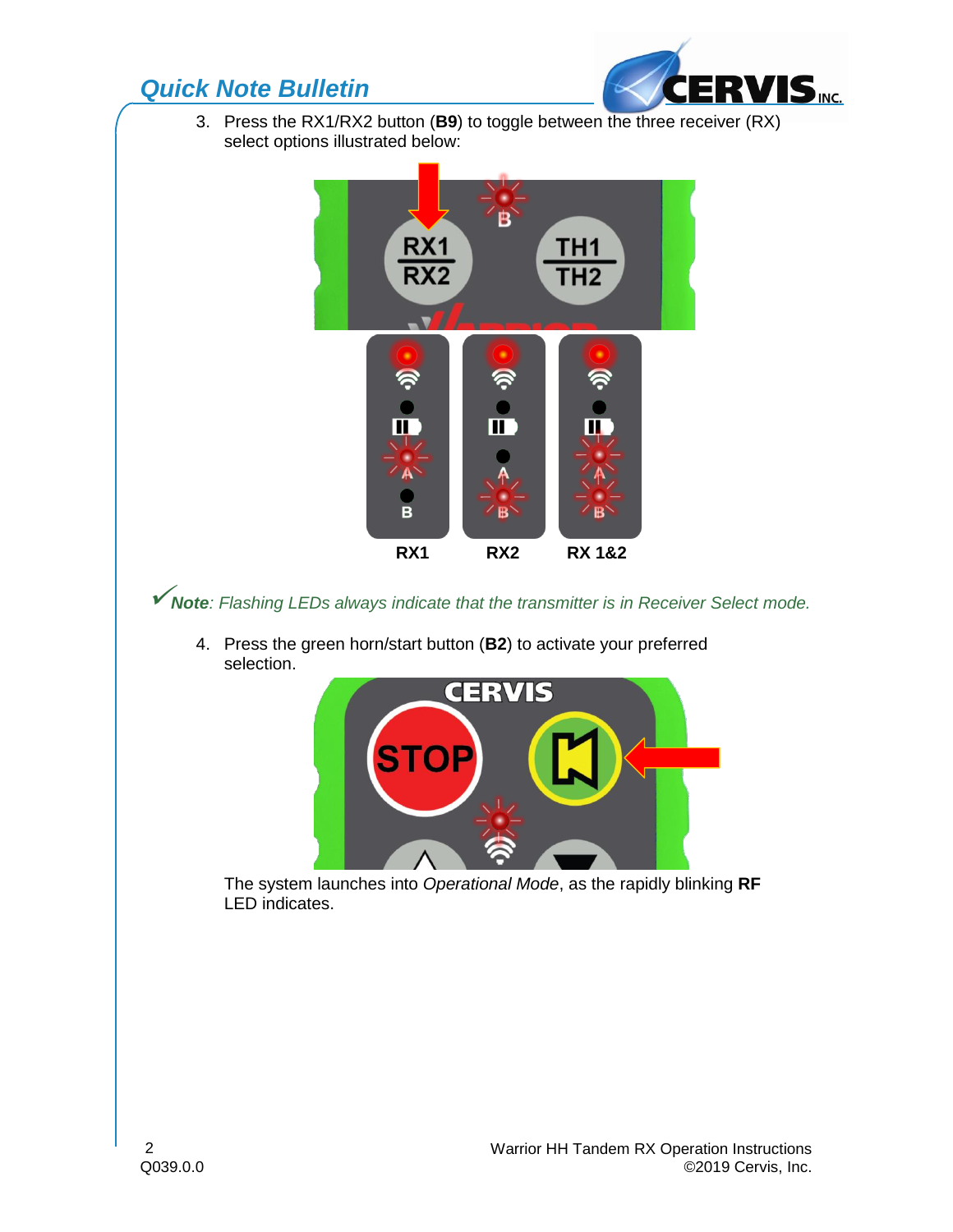

# *Quick Note Bulletin*

A white strobe LED on each receiver flashes when that receiver is linked to the transmitter.



*Note: All pushbutton functionality is disabled while in Receiver Select mode.*

5. Once in *Operational Mode*, you can toggle between trolleys-hoists by pressing the Trolly-Hoist select button (**B10**).



The **A** and **B** LEDs light solid to indicate which trolley-hoist is currently operating. The available choices are illustrated below: